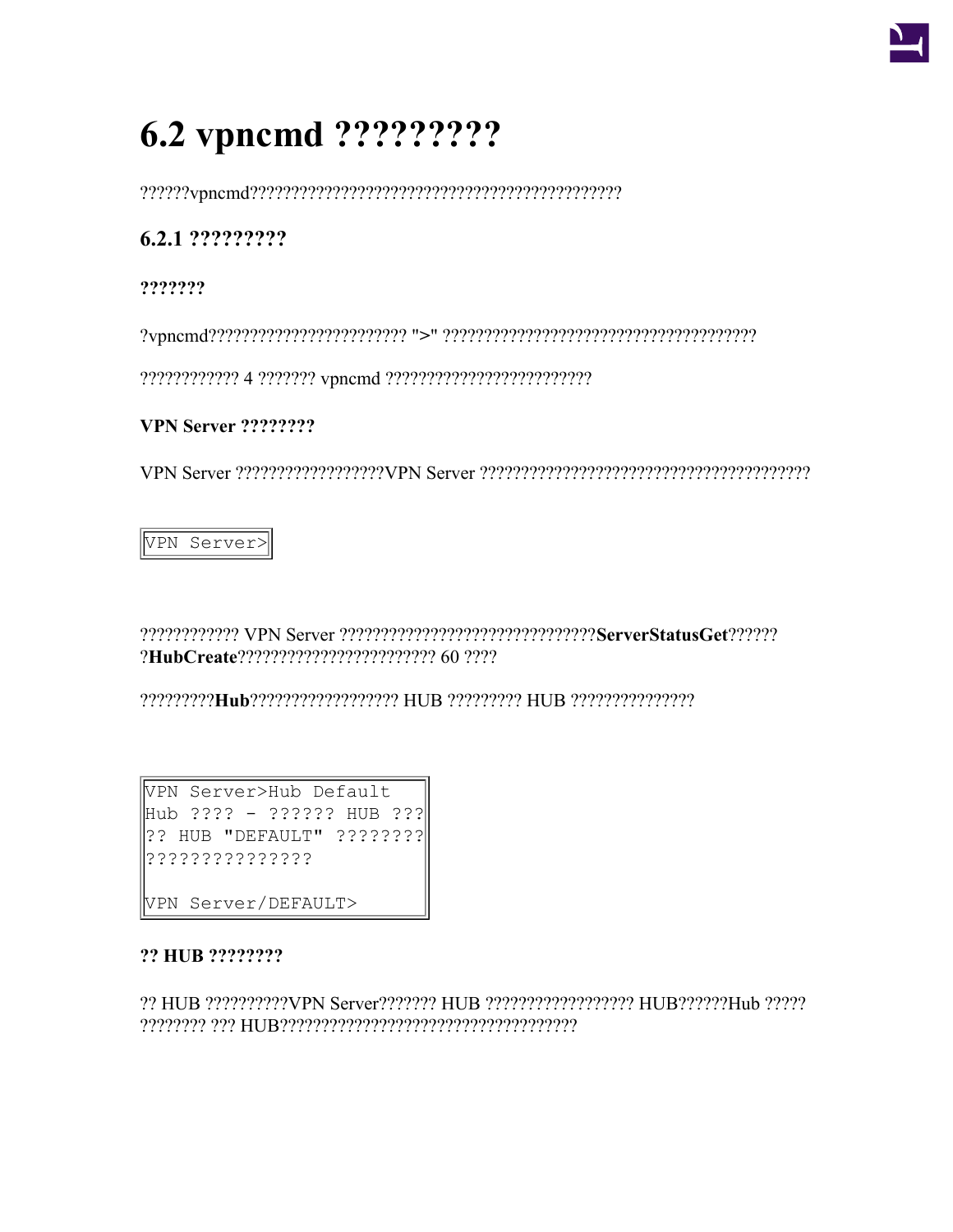#### VPN Server/?? HUB ?>

????????? HUB ?????????????????????????????????**Online**???????**SetMaxSession**????? ????????VPN Server ???????????????????? ?VPN Server ??????????????????????????? ???????????????? 170 ????

????? HUB ?????????? VPN Server ???????????????Hub?????????????????????????????  $22$ 

VPN Server/DEFAULT>Hub Hub ???? - ?????? HUB ??? ?? HUB ??????????? ??????????????? VPN Server>

VPN Bridge ?????????VPN Server ??????????????????????????????????????VPN Bridge ????? HUB ? "BRIDGE" ????????? 1 ????????????? "BRIDGE" ?? HUB ??????? ??????

#### **VPN Client ????????**

?VPN Client?????????????????????????????????

VPN Client>

?????VPN Client ??????????????????????????????????????? 65 ????

#### **VPN Tools ???**

?VPN Tools ??????vpncmd??????????VPN Server ? VPN Client ?????????vpncmd ????? ?????????????????????????????????????????VPN Tools ??????????????????????? 5 ???? ??

- About ????
- MakeCert ????
- TrafficClient ????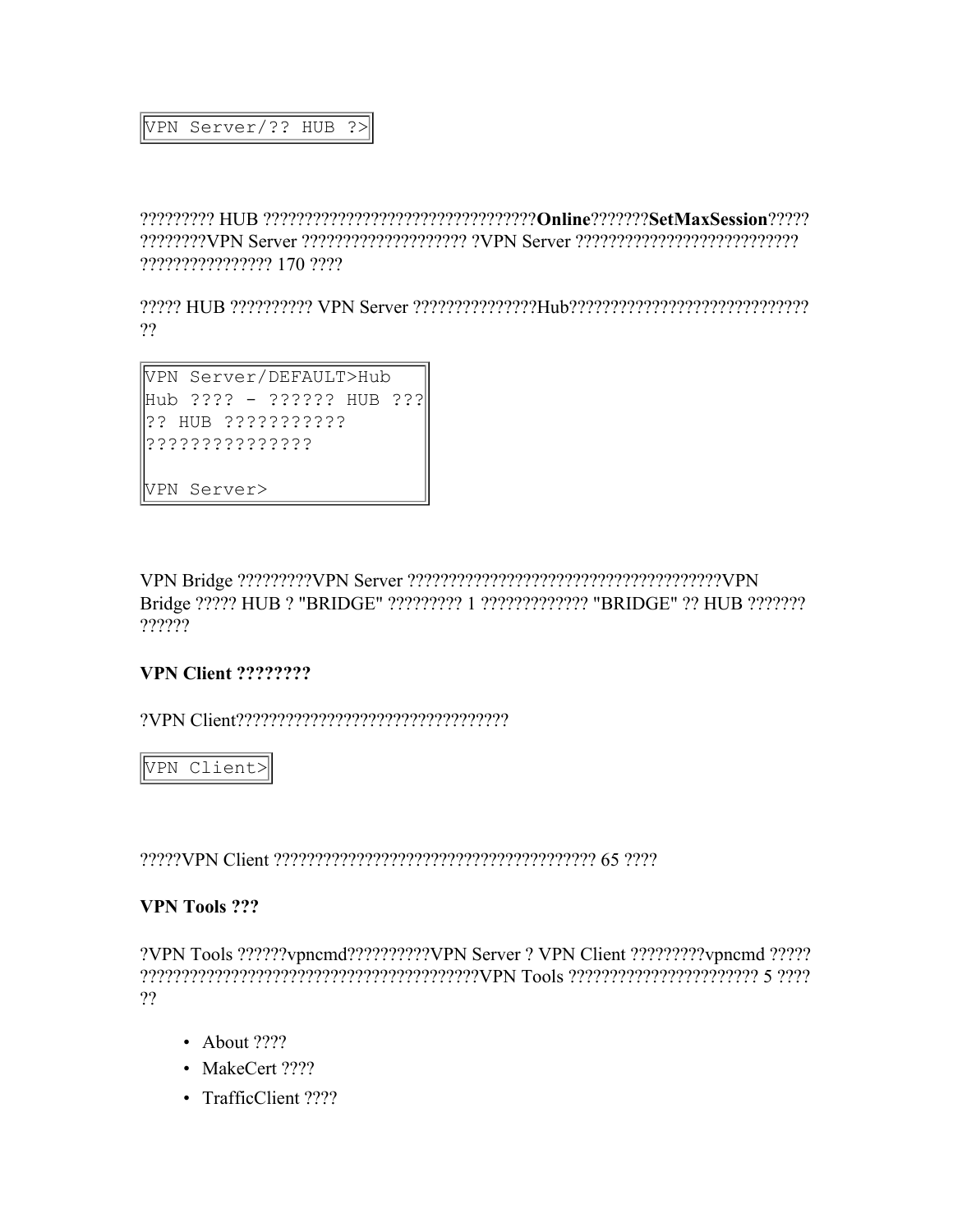- TrafficServer ????
- Check ????



#### vpncmd???

vpncmd ?????????exit?????????

#### ??????????????

| VPN Tools>?         |                                 |
|---------------------|---------------------------------|
| 2?? 5 ????????????? |                                 |
| About               | $-322222222$                    |
| Check               | - PacketiX VPN ???????????????? |
| MakeCert            | $-222 X.509 222222222$          |
|                     |                                 |
|                     |                                 |
|                     |                                 |
| ううううう               |                                 |
|                     |                                 |

???????

>????? ?? /??????:?? /??????:?? ...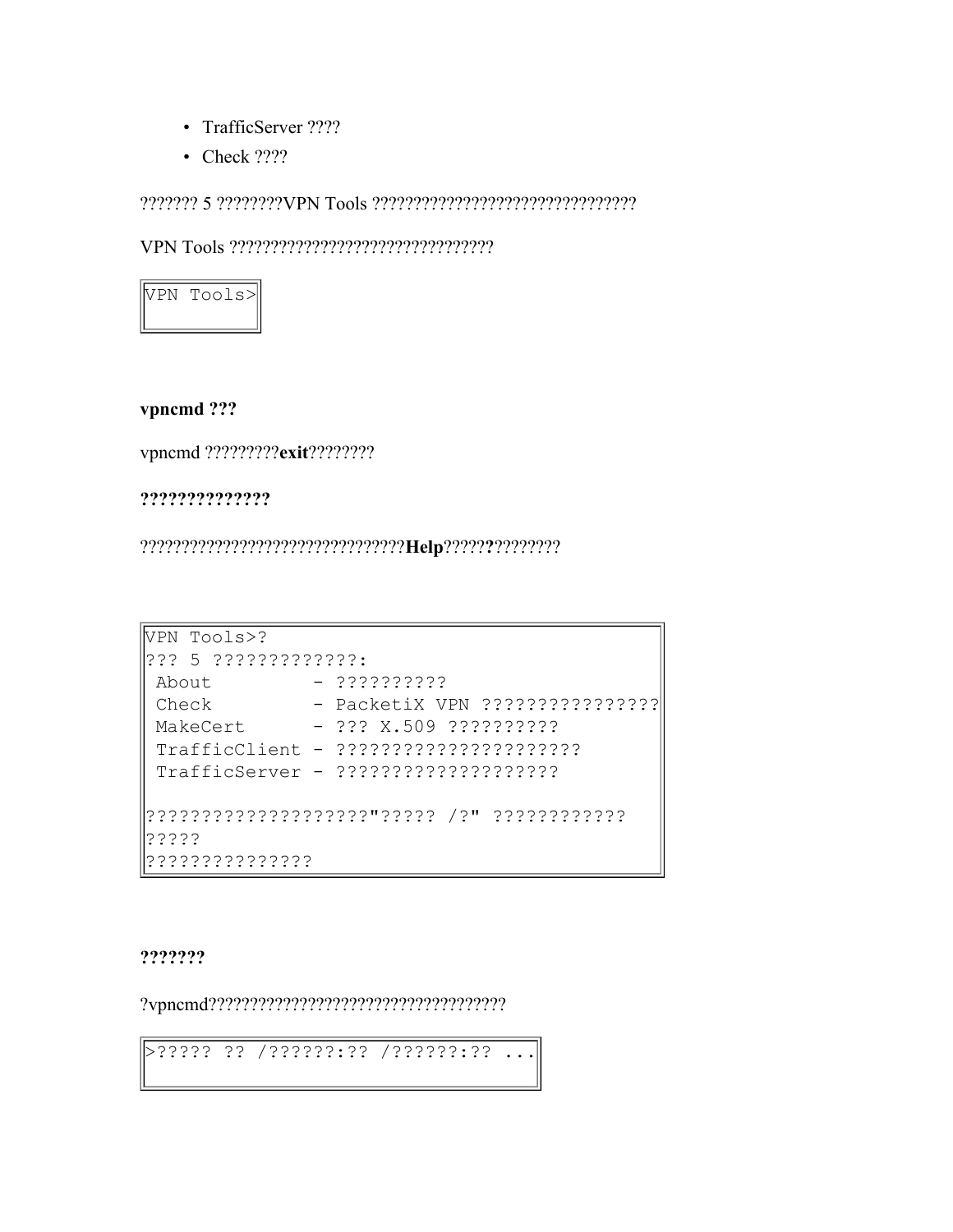$• 77777$ 

•  $??(?????)$ 

????????????? ?????? " " (2 ????) ??????????

BridgeCreate [hubname] [/DEVICE:device name] [/TAP:yes|no]

?? BridgeCreate ???????????????????? [hubname] ??TEST???DEVICE ????"Intel(R) PRO/ 

>BridgeCreate TEST /DEVICE: "Intel (R) PRO/1000 MT Desktop Adapter" /TAP:n

?????????????????????????????

>BridgeCreate /DEVICE: "Intel (R) PRO/1000 MT Desktop Adapter" /TAP:no TES

????????????????????

#### ???????????

```
VPN Server>BridgeCreate
BridgeCreate ???? - ??????????????
```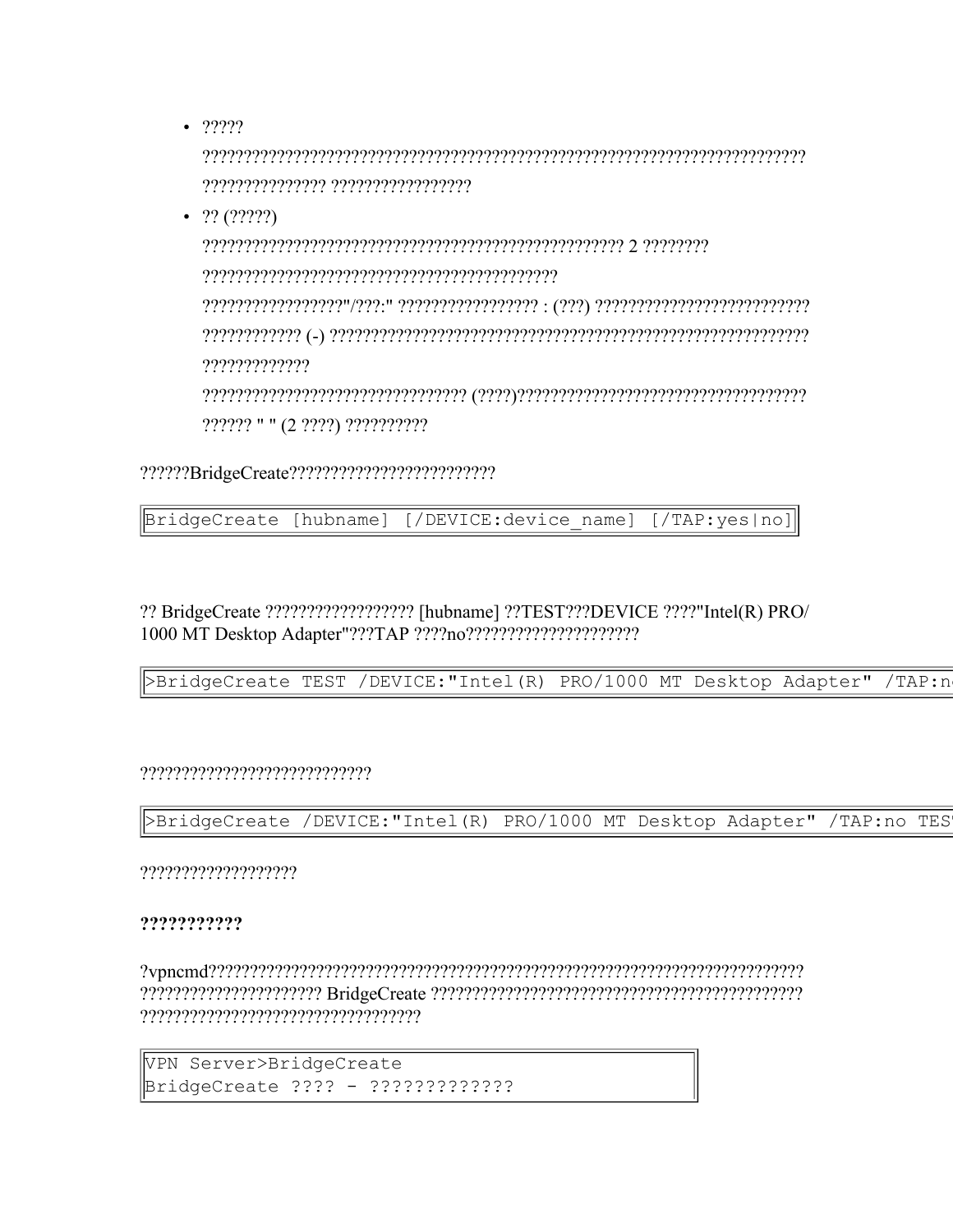???????? HUB ?: TEST

7???????????: Intel(R) PRO/1000 MT Desktop Adapter?

#### ??????????

?UserCreate?????????????????????????????UserGet?????????????????????? ?UserDelete?????? reserved the construction of the consequence of the consequence of the distance of the consequence of the cons

| VPN Server>user?            |                                |
|-----------------------------|--------------------------------|
| "user": ??????????          |                                |
| 2?????????????????????????? |                                |
|                             |                                |
| UserCertGet                 | - ??????????????????????????   |
| UserCertSet                 | - ???????????????????????????? |
| UserCreate                  | $-2222222$                     |
| UserDelete                  | $-222222$                      |
| UserExpiresSet              | $-333333333333$                |
| UserGet                     | - ?????????                    |
| UserList                    | - ?????????                    |
| UserNTLMSet                 | - ?????????? NT ?????????      |
| UserPasswordSet             |                                |
|                             |                                |
| UserPolicyRemove            | - ??????????????????           |
| UserPolicySet               | - ??????????????????           |
| UserRadiusSet               | - ?????????? Radius ?????      |
| UserSet                     | - ?????????                    |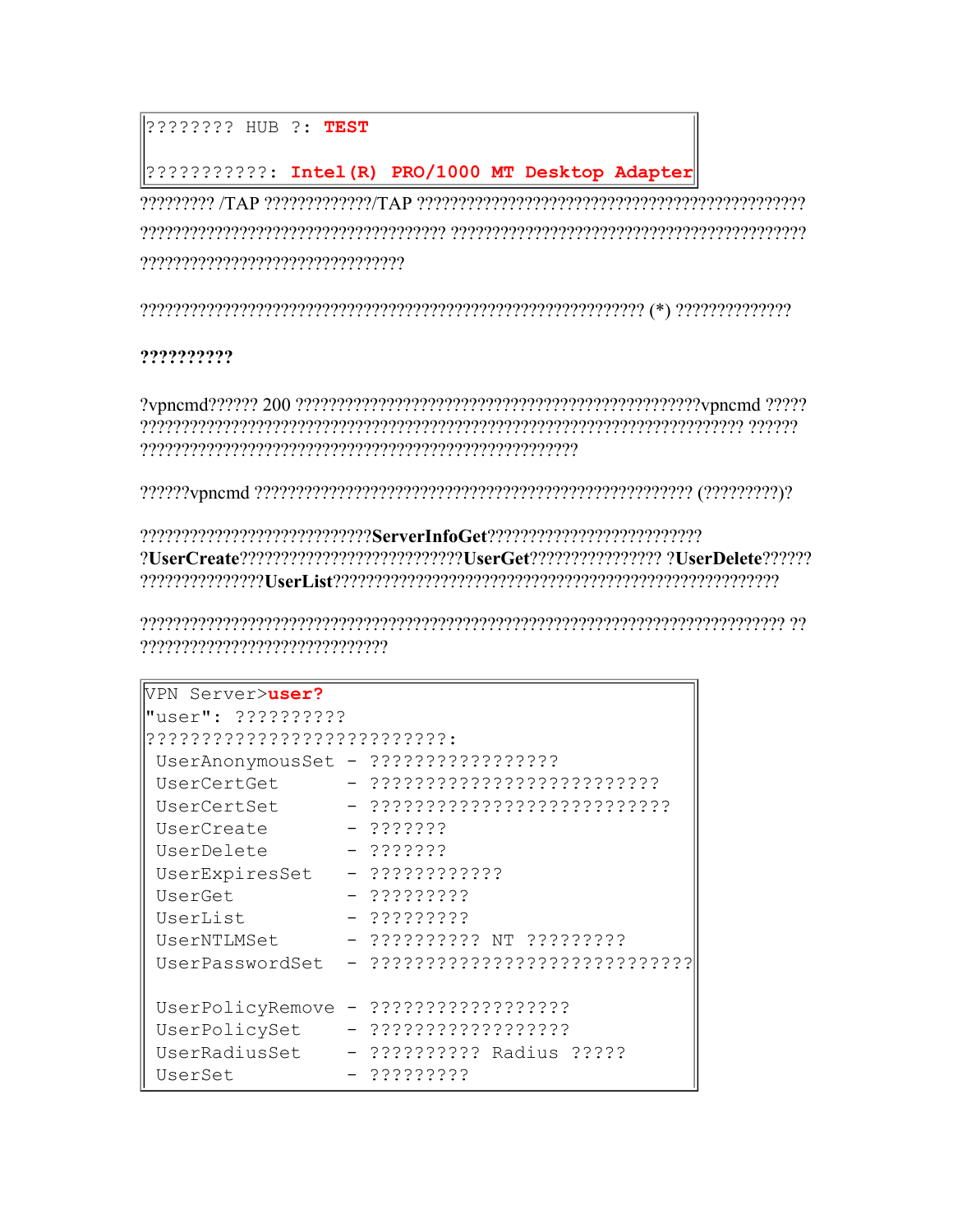#### ???????????? (?????????)

2ServerPasswordSet22222222222 6 22222 "ServerP" 2222 22222222222222222222222 ?serverp???????????????????

```
VPN Server>serverp
ServerPasswordSet ???? - VPN Server ????????????
2222:******2222 : ********????????????????
```

```
VPN Server>server
"server": ??????????
???????????????????????????
ServerCertGet - VPN Server ? SSL ??????
ServerCertSet
           - VPN Server ? SSL ??????????
ServerCipherSet
            -22222222ServerInfoGet
ServerKeyGet - VPN Server ? SSL ???????????
ServerPasswordSet - VPN Server ????????????
```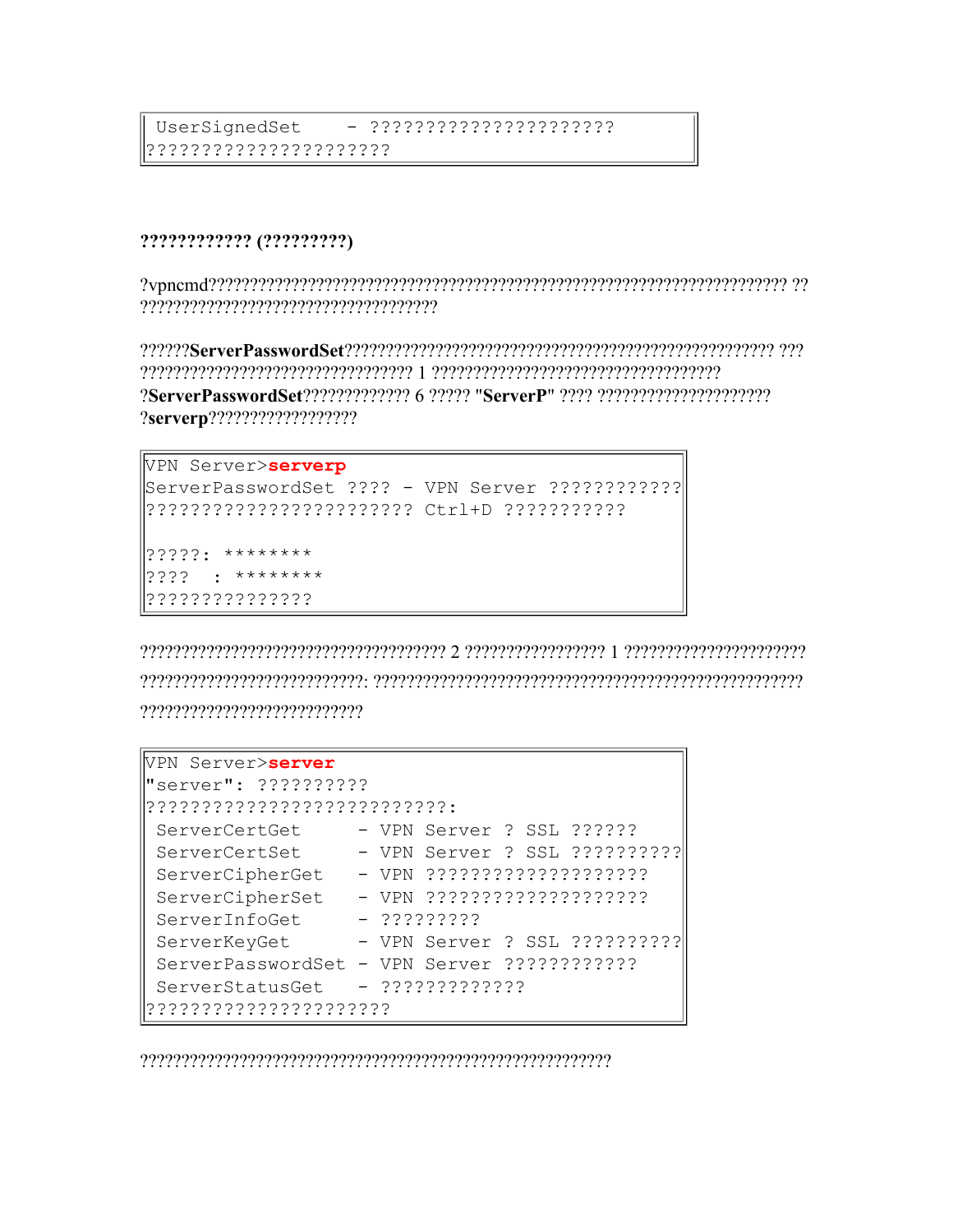#### ????????????? (????????)

## 

???????????? ????????????????

- RouterIfList [name]
- RouterIfAdd [name] [/HUB:hub] [/IP:ip/mask]
- RouterIfDel [name] [/HUB:hub]

2222222 3 22222222222 "RouterIf" 2222222222222222222222222222222222 "routerif" 222 8 ????????????????

| 2222                | 2222   |
|---------------------|--------|
| <b>RouterIfList</b> | IR IT  |
| RouterIfAdd         | IR I A |
| RouterIfDel         | (RH)   |

#### 

| 2222                     | ????? |
|--------------------------|-------|
| LogPacketSaveType        | lpst  |
| <b>RadiusServerSet</b>   | lrss  |
| <b>SetMaxSession</b>     | lsms  |
| ClusterMemberInfoGetcmig |       |
| <b>ServerStatusGet</b>   | ssg   |

?lps?? ?lp????????????????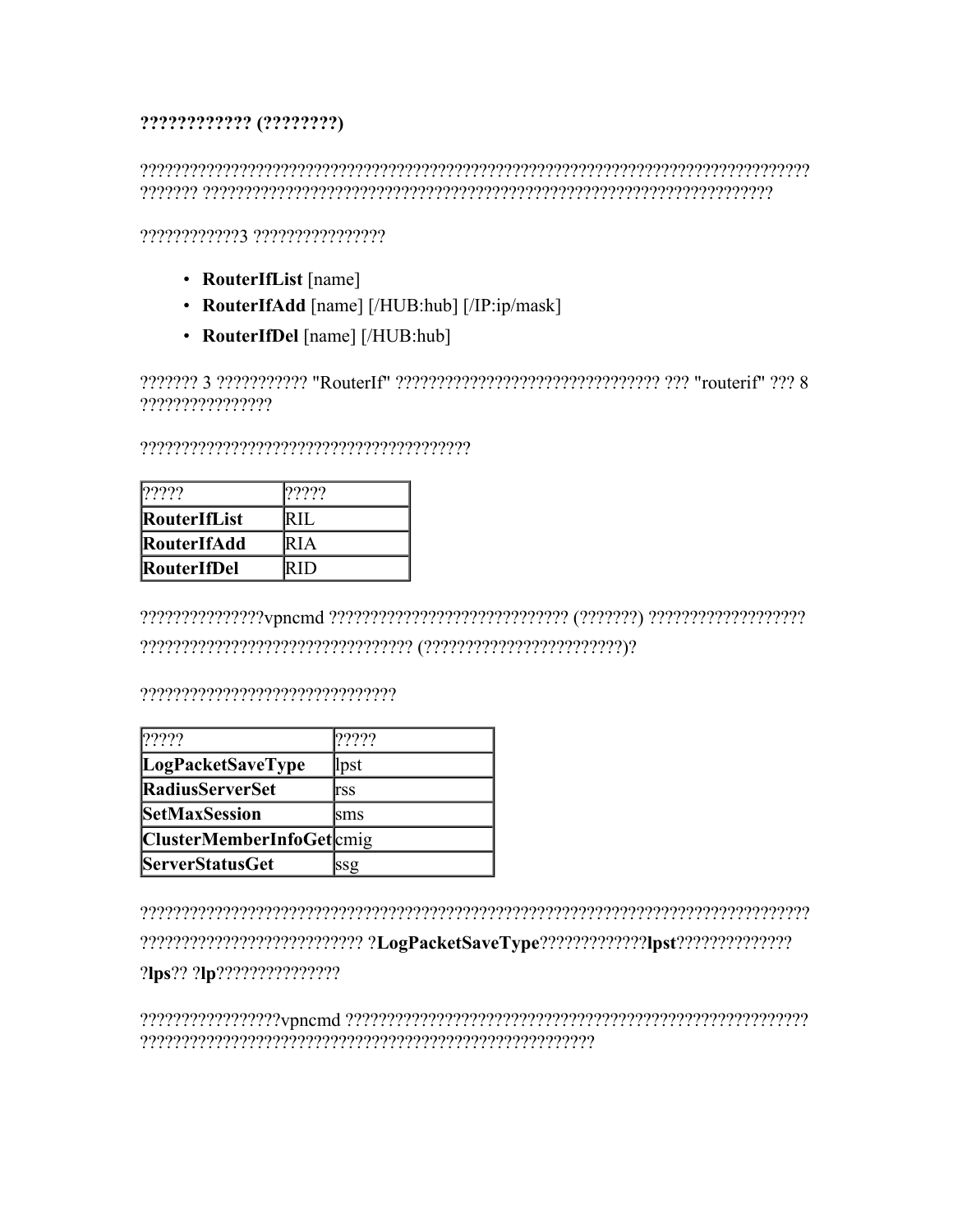?????????????

#### 

NatSet [/MTU:mtu] [/TCPTIMEOUT:tcp timeout] [/UDPTIMEOUT:udp timeout] [/I  ${\color{red}6} {\color{blue}6} {\color{blue}7} {\color{blue}7} {\color{blue}8} {\color{blue}7} {\color{blue}9} {\color{blue}7} {\color{blue}8} {\color{blue}7} {\color{blue}8} {\color{blue}7} {\color{blue}8} {\color{blue}7} {\color{blue}8} {\color{blue}7} {\color{blue}8} {\color{blue}7} {\color{blue}8} {\color{blue}7} {\color{blue}8} {\color{blue}7} {\color{blue}8} {\color{blue}7} {\color{blue}8} {\color{blue}7} {\color{blue}8} {\color{blue}7} {\color{blue}8} {\color{blue}7} {\color{blue}8} {\color{$ 

| 222                | 2222 |
|--------------------|------|
| <b>MTU</b>         | M    |
| <b>TCPTIMEOUT</b>  |      |
| <b>VUDPTIMEOUT</b> |      |
| <b>LOG</b>         |      |

#### 

?????????????

```
VPN Server>sps
ServerPasswordSet ???? - VPN Server ????????????
?????:***2222 : 2DVPN Server>
```
 ${\color{red}Ctr} \{T(1/2+1)T(1/2+2T(1/2))T(1/2+2T(1/2))T(1/2+2T(1/2))T(1/2+2T(1/2))T(1/2+2T(1/2))T(1/2+2T(1/2))T(1/2)\}$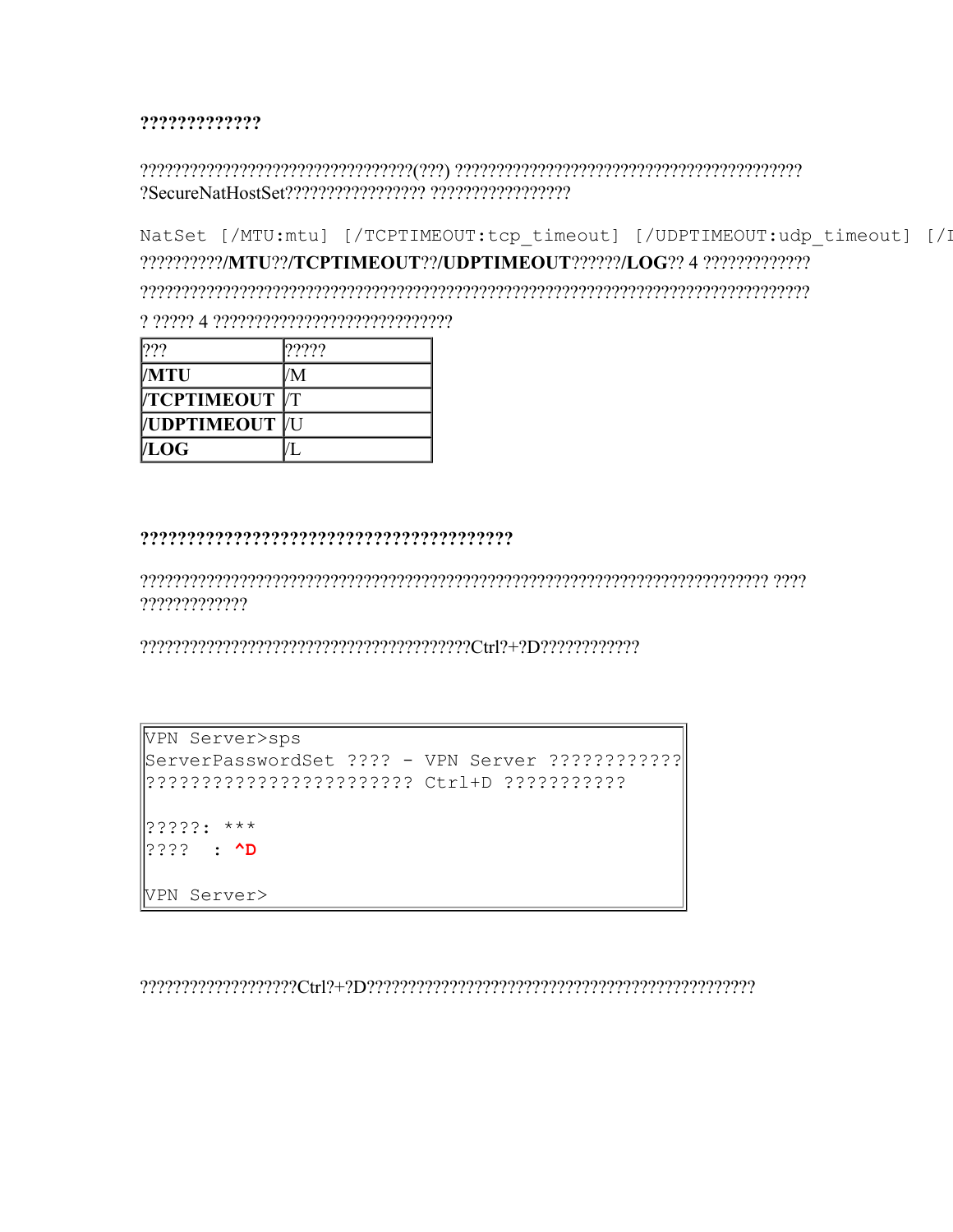## 6.2.2 ??????????

#### ?????????

#### ???????????????????????????

- $?????$  -help
- $\cdot$  ????? -help
- $\cdot$  ????? /help
- $\cdot$  ????? -?
- $\cdot$  ????? /?
- $. 222222$
- $\cdot$  man ?????
- $. 222222$

```
VPN Server>BridgeCreate?
|??\? "BridgeCreate" ??\?
[ ? ? ]?????????????
[ ? ? ]?????????????? VPN Server ????????
 ????????????????????? VPN Server ???????? HUB ??????
  ?????
 ????? tap ???? (?????????????????) ???????
 HUB ???????????????????? (tap ????? Linux ??????
 222222)?
 ?????? Ethernet ???? (LAN ???) ?????????? LAN ????
 ???????????????????????????????? LAN ???????
 ????????????
```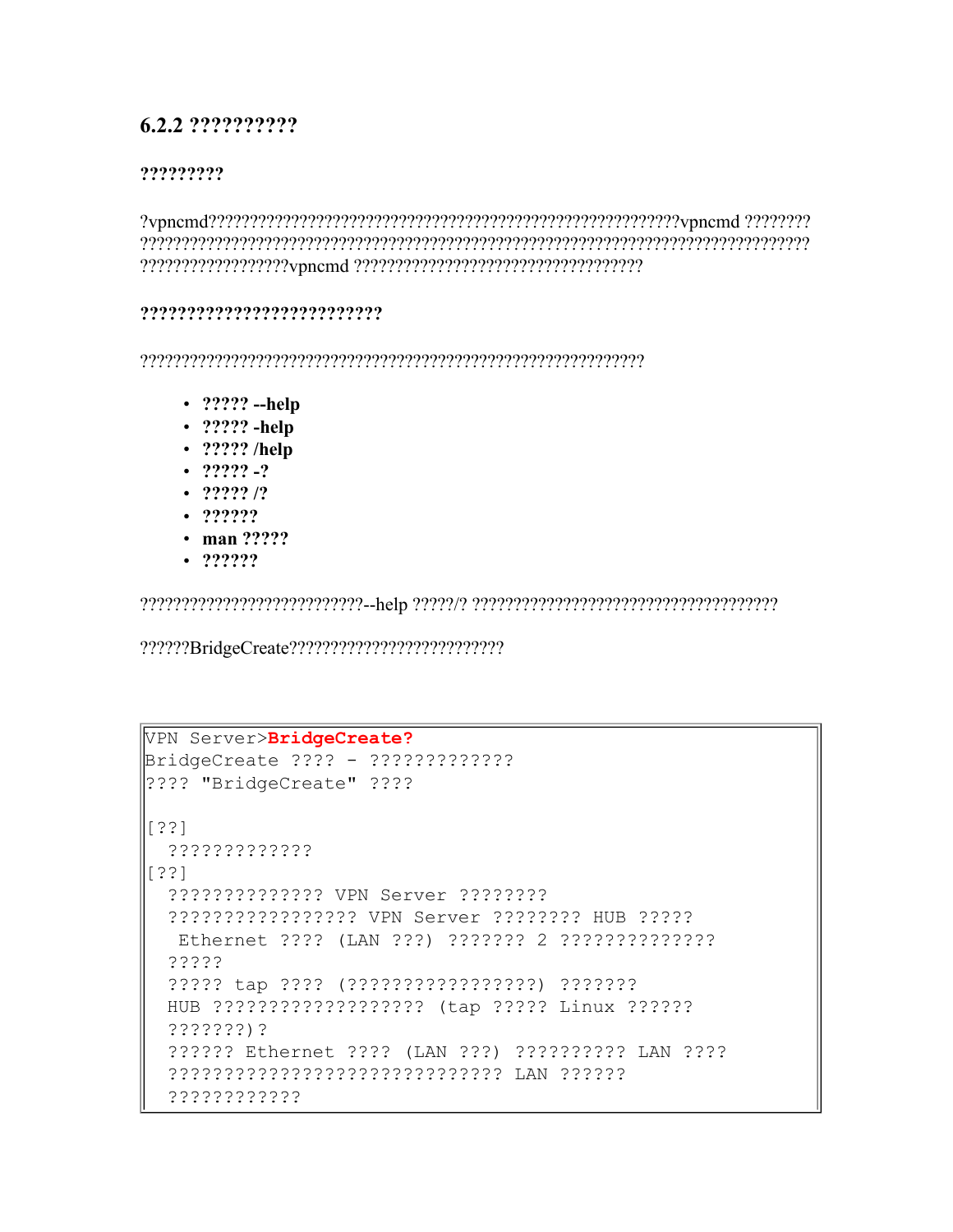```
??????????????VPN Server ????????????
[????]
 BridgeCreate [hubname] [/DEVICE:device name] [/TAP:yes|no]
[?????]
 hubname - ????????????????????
 /DEVICE - ?????? Ethernet ???? (LAN ???) ???? tap ?????
           ???????Ethernet ????????? BridgeDeviceList ????
           ?????????????
 /TAP - ???????? LAN ??????? tap ???????????? y
           es ?????? (Linux ???????????)???????? no
           ????????
VPN Server>
```
#### **????????????????????**

????????????????????????????????????????????????????????????????????????

- **man**
- **help**
- **?**

???? VPN Server ?????????????????????

| VPN Server>help       |                         |
|-----------------------|-------------------------|
| 2?? 173 ????????????? |                         |
| About                 | $-$ ??????????          |
| AcAdd                 | - IP ????????????????   |
| AcDel                 | - IP ?????????????????  |
| AcList                | - IP ?????????????????? |
| AccessAdd             |                         |
| AccessDelete          | - ???????????????       |
| $\colon$ (??)         |                         |
| UserSet               | $-22222222$             |
| UserSignedSet         |                         |
|                       |                         |
|                       |                         |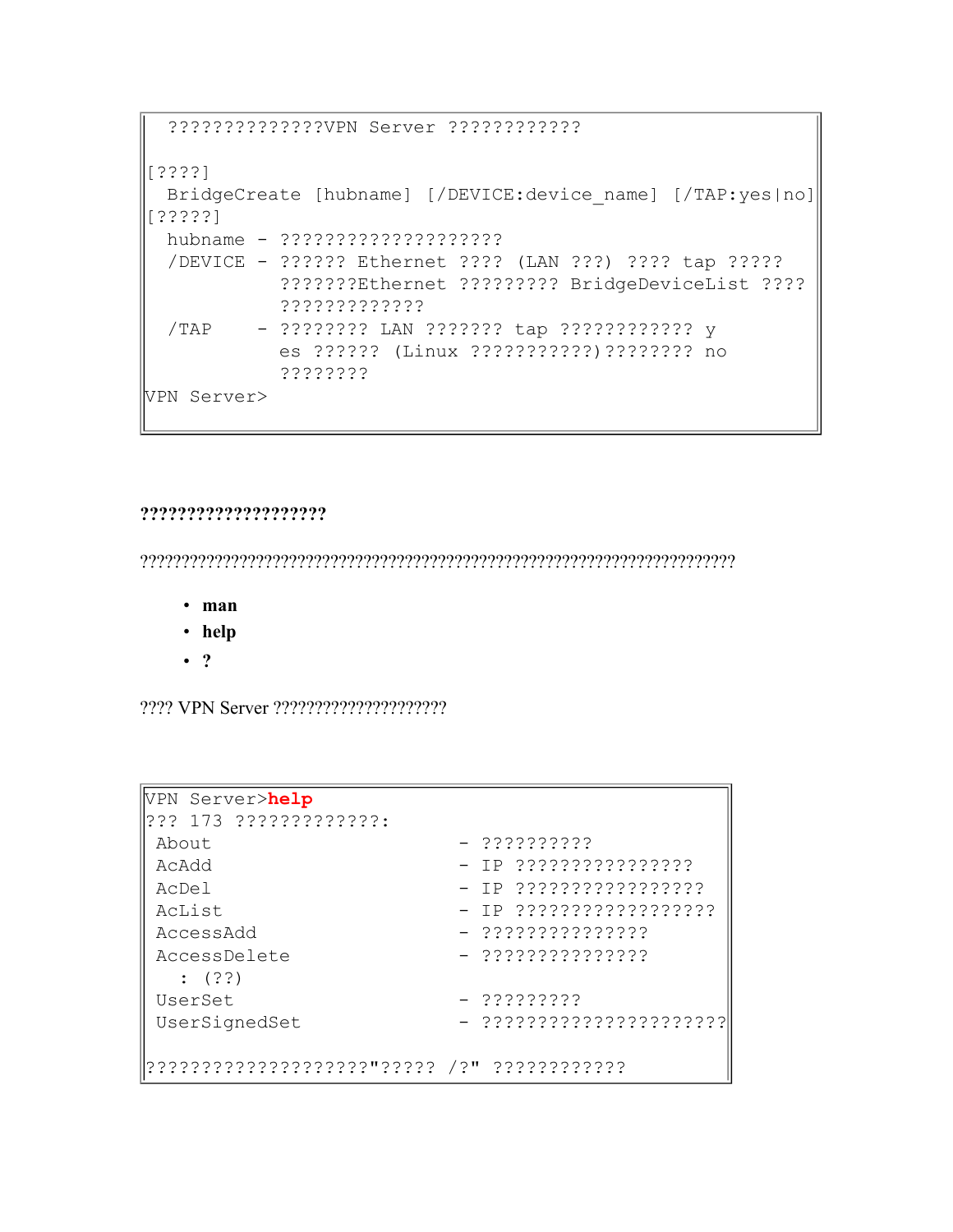????????????????????????????????????????????????????????????????????????????????? ???????????

- **????? --help**
- **????? -help**
- **????? /help**
- **????? -?**
- **????? /?**
- **??????**
- **man ?????**
- **??????**

?????????????????????????????????????**cascade?**???????????

| VPN Server>cascade?         |                              |
|-----------------------------|------------------------------|
| "cascade": ??????????       |                              |
| ??????????????????????????? |                              |
| CascadeAnonymousSet         | - ?????????????????????????? |
|                             |                              |
| CascadeCertGet              | - ???????????????????????    |
| CascadeCertSet              |                              |
|                             | ???????                      |
| CascadeCompressDisable      | - ?????????????????????      |
| CascadeCompressEnable       | - ?????????????????????      |
| CascadeCreate               | $-$ ?????????????            |
| CascadeDelete               | - ??????????                 |
| CascadeDetailSet            |                              |
| CascadeEncryptDisable       | - ???????????????????        |
| CascadeEncryptEnable        | - ???????????????????        |
| CascadeGet                  | - ?????????????              |
| CascadeList                 | - ????????????               |
| CascadeOffline              | $-$ ????????????????????     |
| CascadeOnline               | - ????????????????????       |
| CascadePasswordSet          |                              |
|                             | د ذ ذ                        |
| CascadePolicySet            |                              |
|                             |                              |
|                             |                              |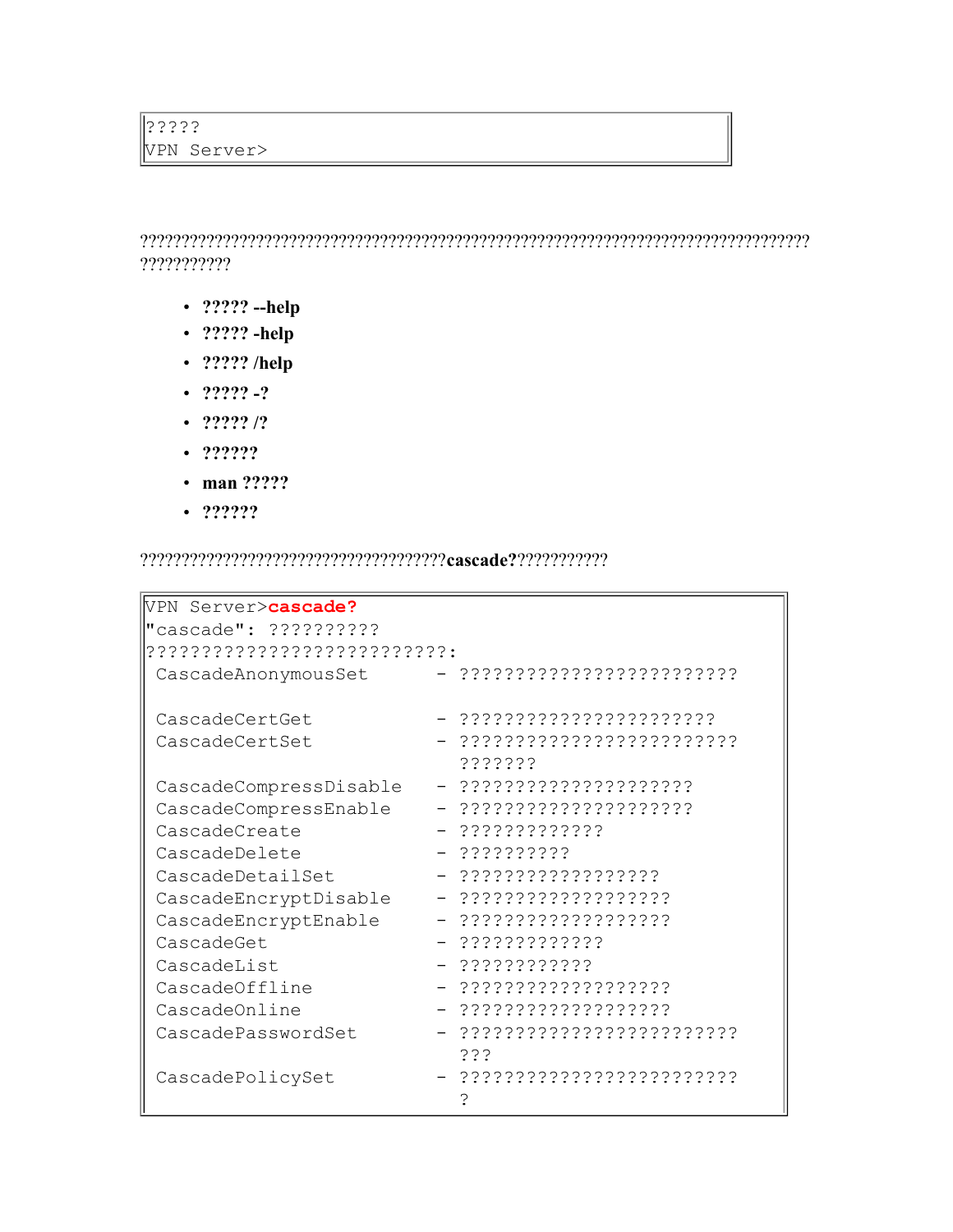```
CascadeProxyHttp - ?????????????? HTTP ??????????
                        ??????
CascadeProxyNone - ??????????????? TCP/IP ?????
CascadeProxySocks - ?????????????? SOCKS ??????????
                        ??????
CascadeRename - ?????????????
CascadeServerCertDelete - ????????????????????
CascadeServerCertDisable - ?????????????????????????
                         ??
CascadeServerCertEnable - ?????????????????????????
                        ??
CascadeServerCertGet - ????????????????????
CascadeServerCertSet - ????????????????????
CascadeSet - ??????????????
CascadeStatusGet - ????????????????
CascadeUsernameSet - ???????????????????????
??????????????????????
VPN Server>
```
## **6.2.3 vpncmd ????????????????????**

?vpncmd???????????????????????????????????? vpncmd ?????????????????????? IP ??? ??????????????????????vpncmd ???????????????????????????????????? VPN Server ??? ?????????????????????????????????????????????????

vpncmd ??????????????????

| vpncmd ?????????? |                                                                                                                                                    |
|-------------------|----------------------------------------------------------------------------------------------------------------------------------------------------|
| ? ? ? ?           | $ v$ <i>pncmd</i>                                                                                                                                  |
| ? ? ? ? ? ?       |                                                                                                                                                    |
| ??                | ??vpncmd ?????????????????????????????????? VPN Client?VPN<br>Server???? VPN Bridge ??????????????????????????????????VPN Tools ?<br>????????????? |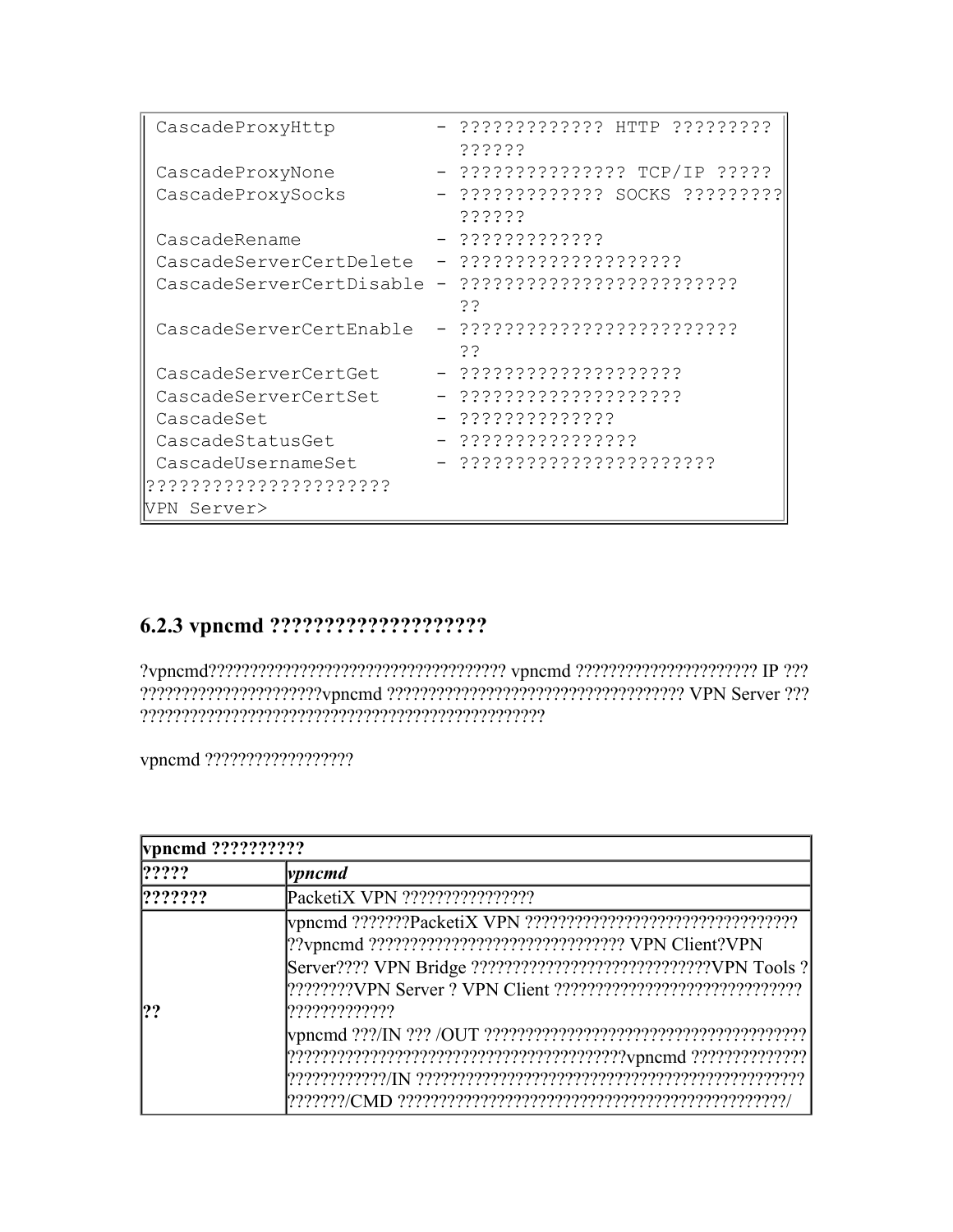|                  | ?????????????? (??????? 0) ??????<br>Windows ??????????? 1 ??? vpncmd ?????????? Windows ????????                                                             |
|------------------|---------------------------------------------------------------------------------------------------------------------------------------------------------------|
| ?????????        | vpncmd [host:port] [/CLIENT /SERVER /TOOLS] [/HUB:hub]<br>[/ADMINHUB: adminhub] [/PASSWORD: password] [/IN: infile]<br>$[77]$ [/OUT:outfile] $[77]$ commands] |
|                  |                                                                                                                                                               |
| host:port        |                                                                                                                                                               |
| <b>/CLIENT</b>   | VPN Client ?????????????/SERVER ?????????????????                                                                                                             |
| <b>/SERVER</b>   | VPN Server ??? VPN Bridge ?????????????/CLIENT ???????????????<br>??                                                                                          |
| <b>TOOLS</b>     | [?) ????????????? (SpeedTest ????) ?????????                                                                                                                  |
| <b>VHUB</b>      |                                                                                                                                                               |
| <b>ADMINHUB</b>  | VPN Server ?????????????????? HUB ? 'adminhub' ???????/HUB ???                                                                                                |
| <i>VPASSWORD</i> | $[???????????????????? \textbf{'password'} ?????????????????????????$<br>,,,,,,,,,,,,,,,,,                                                                    |
| /IN              | ?????????????????Unicode (UTF-8) ??????????????????/CMD ?????<br>?????????? (/CMD ?????????? /IN ???????)?                                                    |
| <i>VOUT</i>      | Unicode (UTF-8) ?????????????????                                                                                                                             |
| /CMD             | ?? vpncmd ????????????/IN ???????????????? (/IN ?????????? /IN ???                                                                                            |

## 6.2.4 ????????

#### ????????????????

VPN Bridge ???????????VPN Client ??????????ypncmd ????????????????????? VPN Client ??????????????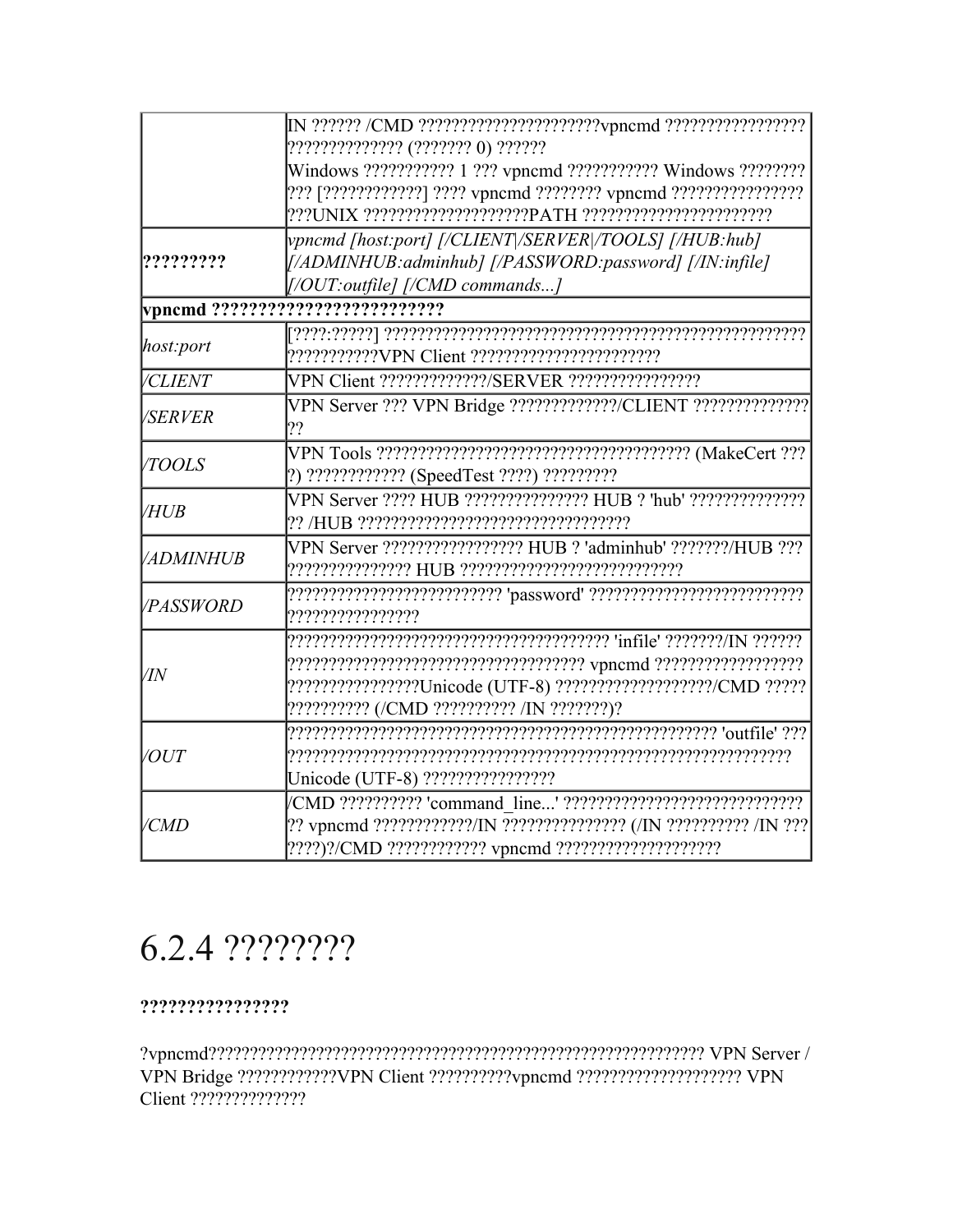SoftEther VPN ???????????????????????????????????????????????? CSV ????????????? ???????????????? HUB ?????????????????????????????GUI ????????????????????????? ??????? vpncmd ?????????????????????????????????????????????????

???vpncmd ??????????????? VPN Server ????????????????????????????????????VPN Server ??? HUB ??????????????????? HUB ???????????????????????????????????????? ?????????????vpncmd ?????????????????????

#### **???????? vpncmd ???????????**

?vpncmd???????????????????????1 ????????????????????????????????????vpncmd ???? ?**/CMD**??????????

vpncmd ? /CMD ?????????VPN Server / VPN Client / VPN Bridge ??????/CMD ??????? ??????????????????????????????????VPN Server ??? HUB "DEFAULT" ????????? "ABC" ???????????????????? vpncmd ???????????

vpncmd /server ????? /password:????? /adminhub:DEFAULT /cmd UserCreate ABC /GROUP:none /REALNAME:none /NOTE:none

?????????????? /CMD ???????????????vpncmd ???????

```
C:\>vpncmd /server localhost /adminhub:DEFAULT /cmd UserCreate ABC /GROUP:none
     /REALNAME:none /NOTE:none
vpncmd ???? - PacketiX VPN ????????????????
PacketiX VPN ???????????????? (vpncmd ????)
Version 2.10 Build 5070
Compiled Tue Dec 6 14:18:20 2005 by yagi at ILC308
Copyright (C) 2004-2005 SoftEther Corporation. All Rights Reserved.
VPN Server "localhost" (??? 8888) ????????
VPN Server ?????????????
?? HUB "DEFAULT" ????????
VPN Server/DEFAULT>UserCreate ABC /GROUP:none /REALNAME:none /NOTE:none
UserCreate ???? - ???????
???????????????
C: \>
```
**???????? vpncmd ???????????**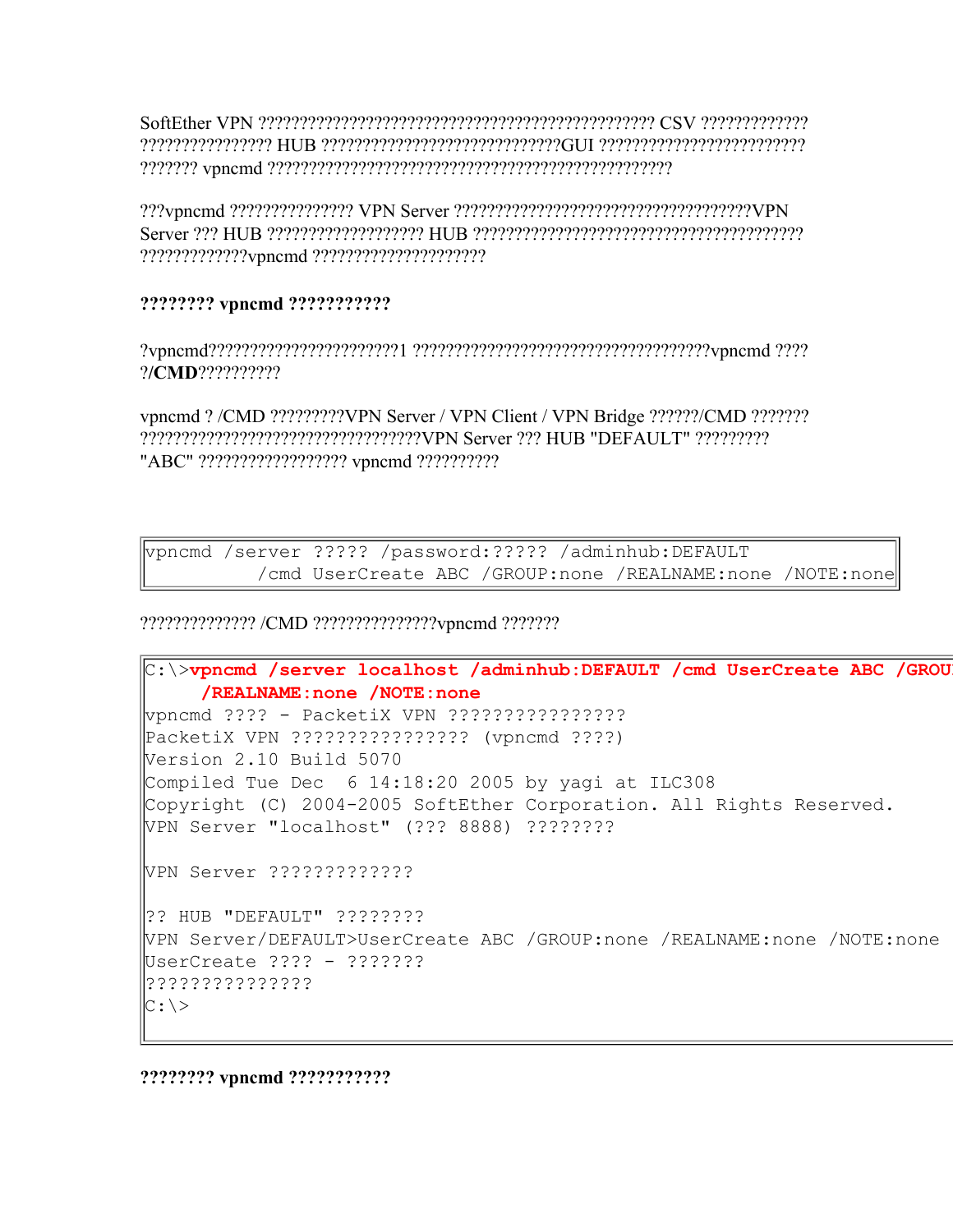????????1 ???????????????1 ??? vpncmd ????????????????????????????????? 1,000 ?????? 

? vpncmd ???????

Hub DEFAULT UserCreate jiro / GROUP: none / REALNAME:"?? ??" / NOTE: none UserCreate yas / GROUP: none / REALNAME: "?? ?" / NOTE: none UserCreate idai / GROUP: none / REALNAME:"?? ??" / NOTE: none UserCreate yokote / GROUP: none / REALNAME:"?? ??" / NOTE: none UserCreate ihihihi /GROUP:none /REALNAME:"??????" /NOTE:none UserCreate yuta / GROUP: none / REALNAME: "?? ???" / NOTE: none

??????????????????????? vpncmd ???????

vpncmd /server ????? /in:batch.txt

## 6.2.5 ?????

## 6.2.6 vpncmd ????????

## 6.2.7 ?????

#### Windows ??????????

???????????